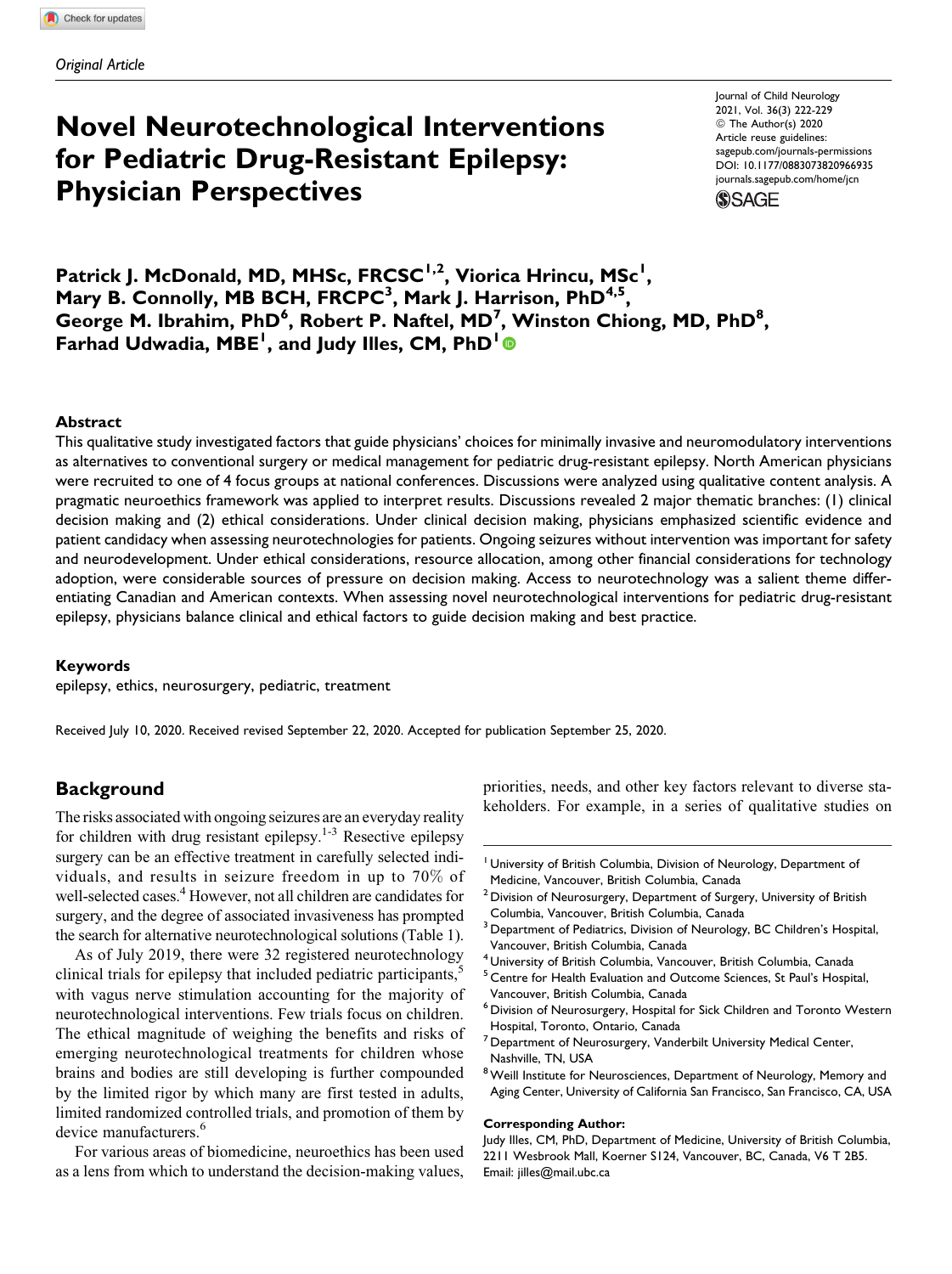| Neurotechnology                                                           | Mechanism of action/<br>target | First use in<br>epilepsy | Approval status for epilepsy         |
|---------------------------------------------------------------------------|--------------------------------|--------------------------|--------------------------------------|
| Deep brain stimulation (DBS)                                              | Neuromodulatory                | 1976                     | Off-label use                        |
| Stereotactic radiosurgery (SRS)                                           | Ablative                       | 1982                     | Off-label use                        |
| Vagus nerve stimulation (VNS)                                             | Neuromodulatory                | 1988                     | US FDA and Health Canada<br>approved |
| Responsive neurostimulation (RNS)                                         | Neuromodulatory                | 2005                     | FDA approved in adults               |
| Transcranial direct current stimulation (tDCS)                            | Neuromodulatory                | 2006                     | Off label use                        |
| Magnetic resonance-guided laser interstitial thermal therapy<br>(MRgLITT) | Ablative                       | 2012                     | US FDA and Health Canada<br>approved |
| Magnetic resonance-guided focused ultrasound (MRgFU)                      | Ablative                       | 2020                     | Off-label use                        |

**Table 1.** Neurotechnologies Used to Treat Drug Resistant Epilepsy (DRE).

stem cells, areas of misalignment were identified between individuals with spinal cord injuries and health care providers in the target timing of clinical trials,<sup>7</sup> definitions of risk, $^8$  and trust.<sup>9</sup> In the realm of novel neurotechnology, results of a first-in-human brain-computer interface trial on adults with epilepsy revealed a complicated tension between the transformative sense of autonomy afforded by the device and feelings of self-estrangement.<sup>10</sup> The nature of these diverse personal elements is important to consider during the course of treatment, as they have profound implications for defining the necessary factors for patient preparedness and choice.

Very little is known about how clinicians treating children with drug-resistant epilepsy make decisions regarding the adoption of novel interventions and what factors or attributes come into play when deciding whether to recommend a novel neurotechnological intervention that may not have yet been studied rigorously.

Building on and complementing work in other areas of biomedicine, the present study investigated factors that guide clinician choices for the adoption of novel neurotechnologies to treat pediatric drug-resistant epilepsy. We consider procedural trade-offs, values, and concerns essential to decision making and communication to patients and families in this effort.

# **Materials and Methods**

### *Design*

This study is based on focus groups with pediatric epileptologists and pediatric neurosurgeons in Canada and the United States who care for children with drug-resistant epilepsy. We recruited physicians attending national conferences using both purposive and convenience sampling methods to a pre-set (time and date) focus group by email. Recruitment began 30 days prior to the date of the meeting, and with announcements and posting at the conferences where the focus groups took place. Physicians who voluntarily disclosed a financial relationship with a neurotechnology company that manufactures a product used for epilepsy surgery were excluded from participation. Consent was obtained via email correspondence. Physicians originated from various provinces and states, but participated in their country-specific focus group. Although demarcation was not perfect, 2 groups were predominantly or exclusively Canadian physicians and 2 groups were predominantly or exclusively American physicians. We used SRQR reporting guidelines.<sup>11</sup>

### *Setting*

Four 60-minute-long focus groups were held at 3 national conferences. Two groups were held at the 2018 meeting of the American Epilepsy Society (AES): one for physicians practicing in Canada and another for physicians practicing in the United States. The other 2 groups were held at the 2019 meetings of the American Society for Pediatric Neurosurgery (ASPN) and the Canadian Pediatric Neurosurgery Study Group (CPNSG). Focus groups were led by the principal investigator or co–principal investigator and supported by a senior researcher and/ or research assistant responsible for taking field notes. We collected background information about participants, subspecialty, place of and time since training, estimated number of patients treated with neurotechnologies, and familiarity with various neurotechnologies.

# *Data Analysis*

The discussions were audio-recorded, transcribed verbatim, and made software ready for management in NVivo (QSR 11). We applied qualitative content analysis methods to derive major and minor themes in the discourse.<sup>12,13</sup> Two researchers (V.H. and F.U.) read the transcripts to gain familiarity and open-coded them independently line-by-line to identify salient themes. The unit of analysis for the focus groups was the group, not individuals.<sup>14</sup> Rather than attributing topics to individuals, topic trends were mapped to their dominance in the group discussions and compared across groups. Fifteen percent of the transcripts were co-coded to test for interrater reliability. Discrepancies were discussed until there was consensus. Additional themes were incorporated into the codebook as they emerged through inductive and deductive analysis of the transcripts. Quotes are used here to illustrate salient thematic points. Ellipses have been applied for clarity and readability.

Results were visualized quantitatively into a pedigree structure: major thematic branches (topmost level), major themes, and minor themes. Major themes constituted the top 50% most frequently coded topics in each thematic branch, and were the primary themes of analytic focus. The label of minor is not intended to represent importance, only relative quantitative status. Minor themes were identified as adding qualitative depth or insight.

# **Results**

# *Features of the Focus Groups*

Twenty-seven percent of the 33 focus group participants identified as women (Table 2). Median age was 46 years; range was 35 years.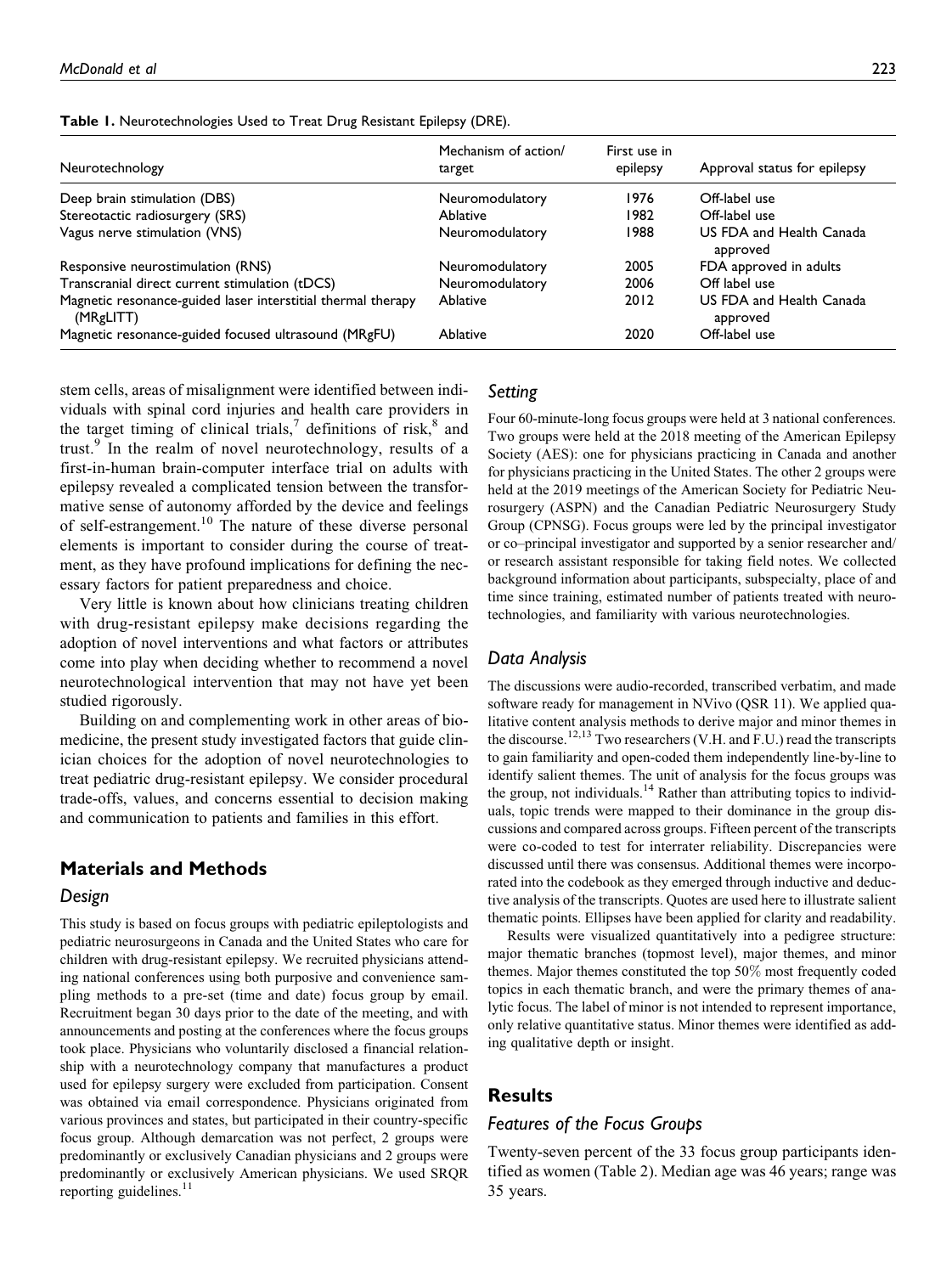|  | <b>Table 2.</b> Composition of Focus Groups $(N=33).$ <sup>a</sup> |  |  |
|--|--------------------------------------------------------------------|--|--|
|  |                                                                    |  |  |

| 9  |
|----|
| 18 |
| 6  |
|    |
| 46 |
| 35 |
|    |
|    |
|    |
| 23 |
| 4  |
| 4  |
|    |
| 8  |
| 37 |
|    |

<sup>a</sup> Four participants did not complete the demographic questions.

Physicians self-reported the highest level of familiarity with vagus nerve stimulation and stereoelectroencephalography (sEEG) (Table 3). Across focus groups, Canadian groups (AES, CAD, and CPNSG) reported overall less familiarity with neurotechnology compared with American groups (AES, US, and ASPN) prima facie.

The mean estimated number of patients treated by physicians was self-reported to be highest for vagus nerve stimulation (total mean  $= 14$ ) (Table 4). Similar to the pattern in Table 3, Canadian focus groups reported fewer patients treated with neurotechnologies compared with American groups.

Table 2 provides a summary of the reported demographics of respondents.

# *Themes*

A Cohen kappa of 80% was achieved in the analysis of transcript coding indicating high intercoder reliability. Focus group analysis revealed 2 major thematic branches: clinical decision making and ethical considerations (Figure 1). Choice and patient candidacy were major themes under clinical decision making; external pressures were under ethical considerations (Figure 2).

# *Clinical Decision Making*

Choice encompasses the scientific, conceptual, and practical evidence that physicians use to choose between novel neurotechnological and conventional treatments for pediatric drug-resistant epilepsy. A key subtheme was evidence used to scientifically establish the safety and efficacy of neurotechnological treatments. This entailed the instrumental role of evidence to justify technology adoption and use. Physicians across all focus groups expressed concerns over a fundamental need for more evidence and better standard practices for these devices:

We have no guidelines. I don't know how to use this technology. I don't even know what the true risks are ... the numbers are so small. You don't really know what's going on at other centres. (ASPN, American)

Given the reported insufficiency of evidence, observing or working alongside adult epilepsy research groups who are testing neurotechnologies was deemed a valuable and muchneeded resource for information:

There is a lot of influence from my adult epilepsy group. ... They typically acquire the resources sooner than us [pediatric epileptologists] and that gives us the flexibility to start seeing the results in the level of comfort and support, and then we acquire the same techniques and we work together on that. (AES, Canadian)

Evidence of effectiveness was predominantly discussed in the context of seizure reduction, with the goal of seizure freedom. The general consensus was that neuromodulatory interventions, such as responsive neurostimulation or vagus nerve stimulation, are currently partial therapies and are unlikely to provide complete seizure freedom.

Physicians noted that neuromodulatory technologies may offer advantages other than the potential for seizure reduction. These disparate advantages include reducing polypharmacy, improving mood or quality of life, restoring a sense of agency, or simply providing another option for patients unresponsive to other treatments. Individually, each of these advantages were discussed to a much lesser extent compared with seizure reduction, emphasizing the importance clinicians place on seizure reduction as the primary goal of intervention.

Summarizing the uncertainty surrounding the introduction of these new devices alongside conventional surgeries with a strong, evidence-based history of success and standardized practices, one participant stated:

At what point do I give up the procedure that I know works in my hands, to try something different? How do I convey that uncertainty to the family? And I don't know the answer to that. ... When should I not do a temporal lobectomy or amygdalohippocampectomy and favour another one of these technologies? How much data do I need? How much experience do I need before I can offer that reliably to families? (ASPN, American)

Criteria for patient candidacy included the appropriateness of a novel neurotechnological intervention based on a patient's personal and familial disposition, and the individual, medically relevant aspects of a patient's epilepsy. Physicians agreed that the foundation of successful patient outcomes was contingent on carefully selecting the right candidate for an intervention. Physicians noted the importance of careful screening and early communication about the options appropriate for them. One participant stated that too few people are properly screened for the surgery they need.

The inherent differences between adults and children were discussed as fundamental to patient candidacy. When transitioning a technology from adult to pediatric populations, safety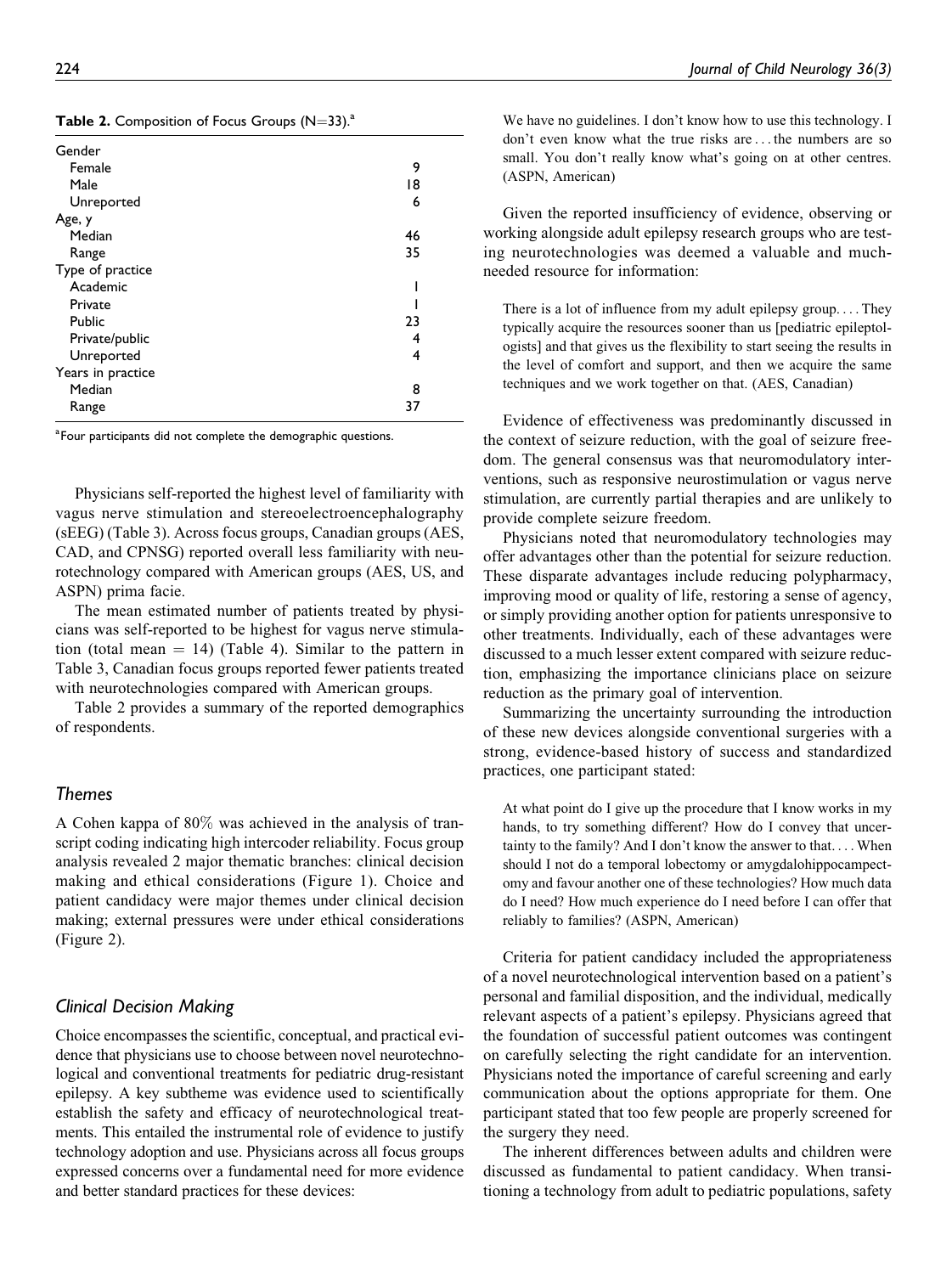|                                                                        | Mean Familiarity With Technology |              |                 |                  |                 |  |
|------------------------------------------------------------------------|----------------------------------|--------------|-----------------|------------------|-----------------|--|
|                                                                        | AES (CAD)                        | <b>CPNSG</b> | AES (US)        | <b>ASPN</b>      | <b>OVERALL</b>  |  |
| Neuromodulatory                                                        |                                  |              |                 |                  |                 |  |
| Vagus nerve stimulation (VNS)                                          | 2.1                              | 2.7          | 2.9             | 2.8              | 2.6             |  |
| Responsive neurostimulation (RNS)                                      | $\mathbf{L}$                     | I.3          | 2.2             | 1.8              | 6. ا            |  |
| Transcranial direct current stimulation (tDCS)                         | $\mathbf{L}$                     | 0. ا         | 1.7             | 1.2              | 1.2             |  |
| Deep brain stimulation (DBS)                                           | $\mathsf{L0}$                    | 1.9          | 4. ا            | $\overline{1.3}$ | $\mathsf{I}$ .4 |  |
| Ablative                                                               |                                  |              |                 |                  |                 |  |
| Magnetic resonance-guided laser interstitial thermal therapy (MRgLITT) | $\mathbf{L}$                     | 2.0          | 1.7             | 2.2              | 1.7             |  |
| Stereotactic radiosurgery (SRS)                                        | IJ                               | 2.1          | $\mathsf{I}$ .4 | $\overline{1.3}$ | 1.5             |  |
| Magnetic resonance-guided focused ultrasound (MRgFU)                   | IJ                               | 1.3          | 1.2             | $\overline{1.0}$ | IJ              |  |
| Diagnostic                                                             |                                  |              |                 |                  |                 |  |
| Stereo-electroencephalography (sEEG)                                   |                                  | 2.0          | 2.5             | 2.4              | 2.1             |  |

### **Table 3.** Mean Self-Reported Familiarity With Neurotechnology in Each Focus Group (Low Rank 1 to High Rank 3).

Abbreviations: AES, American Epilepsy Society; ASPN, American Society for Pediatric Neurosurgery; CPNSG, Canadian Pediatric Neurosurgery Study Group.

|  | <b>Table 4.</b> Mean Estimated Numbers of Patients Treated With Neurotechnologies in Each Focus Group. <sup>a</sup> |  |  |  |  |
|--|---------------------------------------------------------------------------------------------------------------------|--|--|--|--|
|  |                                                                                                                     |  |  |  |  |

|                                                                        | Mean Estimated Patients Treated With Technology |              |          |             |         |  |  |
|------------------------------------------------------------------------|-------------------------------------------------|--------------|----------|-------------|---------|--|--|
|                                                                        | AES (CAD)                                       | <b>CPNSG</b> | AES (US) | <b>ASPN</b> | Overall |  |  |
| Neuromodulatory                                                        |                                                 |              |          |             |         |  |  |
| Vagus nerve stimulation (VNS)                                          |                                                 |              | 20       | 26          | 14      |  |  |
| Responsive neurostimulation (RNS)                                      |                                                 |              |          | 6           |         |  |  |
| Transcranial direct current stimulation (tDCS)                         |                                                 |              |          |             |         |  |  |
| Deep brain stimulation (DBS)                                           |                                                 |              |          |             |         |  |  |
| Ablative                                                               |                                                 |              |          |             |         |  |  |
| Stereotactic radiosurgery (SRS)                                        |                                                 | 43           |          | 0           |         |  |  |
| Magnetic resonance-guided laser interstitial thermal therapy (MRgLITT) |                                                 |              |          |             |         |  |  |
| Magnetic resonance-guided focused ultrasound (MRgFU)                   |                                                 |              |          | 0           |         |  |  |
| Diagnostic                                                             |                                                 |              |          |             |         |  |  |
| Stereo-electroencephalography (sEEG)                                   |                                                 |              | 10       | 8           |         |  |  |

Abbreviations: AES, American Epilepsy Society; ASPN, American Society for Pediatric Neurosurgery; CPNSG, Canadian Pediatric Neurosurgery Study Group. <sup>a</sup>  $\mathrm{^{a}The}$  inflated disproportionately high mean for stereotactic radiosurgery is attributable to a single individual in the CPNSG focus group.

and tolerability of the device and the procedure were important considerations:

We always have to think about developmental trajectories, not just whether somebody's here and then they have a deficit. (AES, American)

Disposition—the preferences, values, adherence, and willingness of parents and the patient—was a key sub-theme of patient candidacy. On parent disposition, expectation management and the manner of information presentation were reportedly essential to the decision-making process, as the authority ultimately rests with them:

It's different for every family too because you really have to be good at gauging what their level of understanding is... you do a lot of sort of real time adjustment to how you say things. I think that's part of the art of being a child neurologist in general ... to clearly and simply explain the different technologies and then very simply say, "This is what I recommend because x, y, z." (AES, American)

Some physicians noted that parents tend to prefer less invasive procedures such as laser interstitial thermal therapy (LITT), even if the intervention of interest was not necessarily suitable for their child. However, the existence of the technology created opportunities for discussion by getting individuals "in the door" both in general and in conversation about specific technologies. This condition was sometimes challenged by families with preconceptions toward new devices and who had had prior encounters with medical device representatives.<sup>15</sup> Although parents are the final decision makers, physicians also prioritized the disposition of patients and confirmation of their assent.

Another important factor was the compatibility of a neurotechnology for the family lifestyle or dynamic. High maintenance responsive neurostimulation, requiring daily and weekly upkeep, was not perceived as suitable for all families.

The type of intervention was a minor theme under clinical decision making. Physicians identified different interventions based on type (ie, neuromodulatory versus ablative) and their perceived medical benefits and risks. A key risk considered by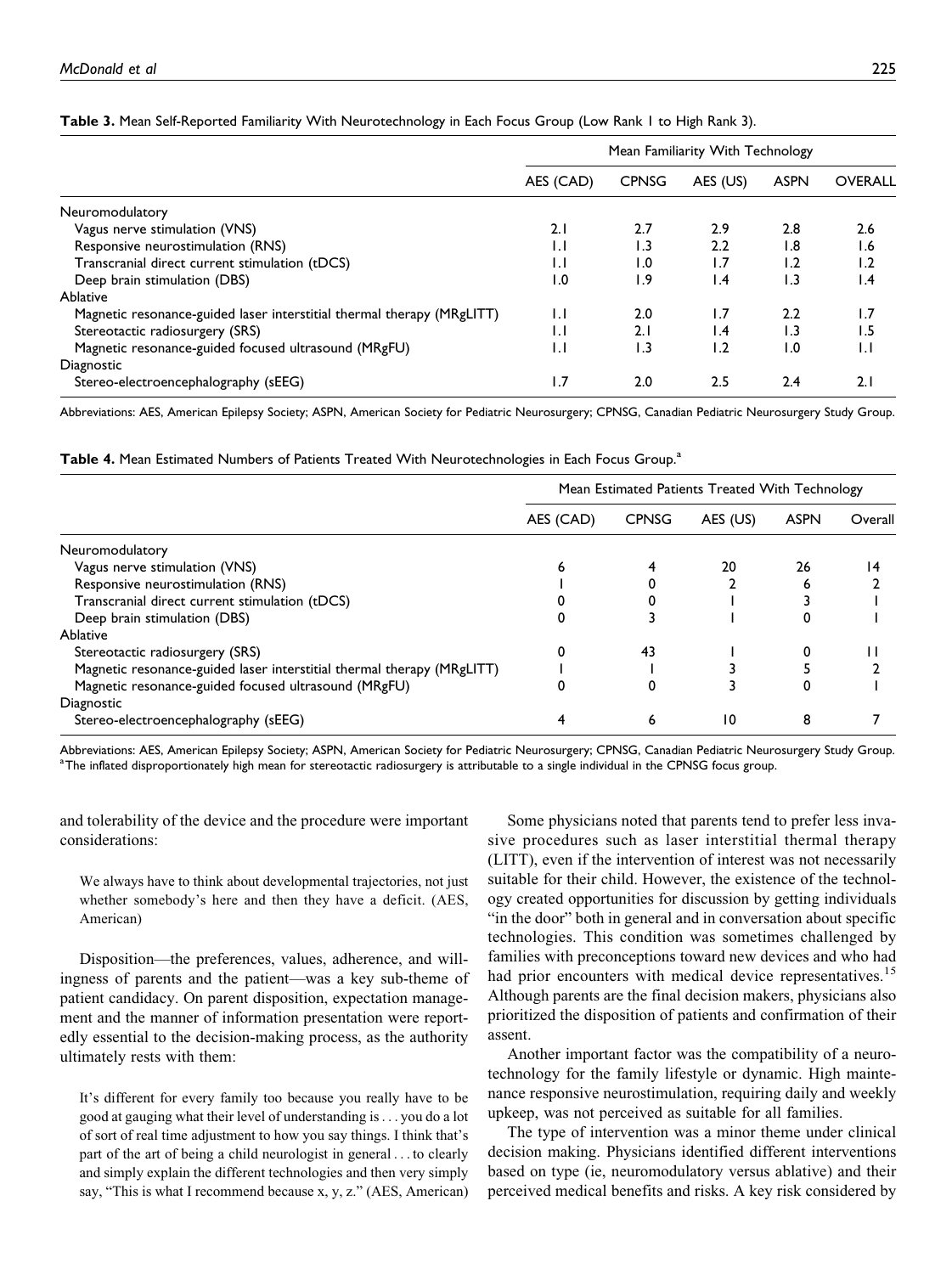

**Figure 1.** Frequency of themes under each major thematic branch.

physicians was the risk of ongoing seizures without surgery, particularly sudden unexpected death in epilepsy (SUDEP), irrespective of novel or conventional approaches. Participants perceived that parents sometimes do not fully appreciate this risk. Nonetheless, opting to do nothing or to maintain an ineffective treatment regime is a decision unto itself.

# *Ethical Considerations*

Ethical considerations impact the decision-making process when choosing to acquire and utilize novel neurotechnologies, and are assessed by physicians through an evaluative and moral lens. One ethical consideration dominant in the discussion was external pressure on providers, and the major subtheme of financial considerations. This included the costs to acquire and maintain the technologies, which were noted many times in every group to be very expensive, sometimes to the point of being unmanageable. One physician weighed cost with effectiveness:

They're expensive technologies and they don't cure, they're not curing patients and half the patients don't even benefit ...so it's the cost-benefit, it's not great. (CPNSG, Canadian)

Even with the earlier reported need for testing and standardization of novel treatments for pediatric drug-resistant epilepsy, physicians described how other factors are still required to justify need and offset the financial burden of these technologies. These factors include a number of the themes already discussed (eg, evidence) and additional themes: the receptiveness of the hospital administration toward innovation,

pressure from parents (ie, public demand), competition for funding and patients, and pressure from medical device representatives,<sup>15</sup> or the physicians themselves to bring in and keep the technology. Such pressures shape the standard of care:

The reason that we got VNS in [Canadian city] was because of parental pressure on the government to pay for it. (AES, Canadian)

This statement introduces the divergence in the nature of the reported financial considerations between Canadian and American physicians, demonstrably based on single-payer and multipayer health care systems. Physicians in the USA discussed insurance approval; in Canada, physicians mentioned allocation of government funding and the utility of curating evidence for technology acquisition:

We'll always [be] behind the US in having the access to the technology and so it gives us time to let the evidence accumulate, let our neurosurgeons speak to their buddies and understand the practical experiences and then have that influence our decision, because we only get to choose one toy instead of three toys. (AES, Canadian)

Access was an important minor theme under ethical considerations, often intimately linked to, but distinct from, discussions of financial considerations. Although not mentioned as frequently, accessibility of a technology was noted as a fundamental consideration because it creates the opportunity for decision making. Wait times were a subtheme of access. Canadian physicians reported that when the number of government or hospital-funded devices run out for the year or when an institution cannot afford to acquire or maintain a technology, there is a profound impact on wait times and a patient's course of treatment. One physician detailed a treatment strategy for navigating wait times in Canada:

There's only a number of devices, there's a long waiting list for patients and so often that will influence your decision whether to refer to ketogenic diet, or to start another medication because families are waiting in the interim and that's a long time to wait for a child who's having lots and lots of seizures. ...[I]t has influenced what I do. I'll make the referral, but do other things in the interim. (AES, Canadian)

The ability of the patient to pay for a neurotechnology itself, and indirect costs such as missing work for checkups and even Internet for responsive neurostimulation was another key barrier to access. This was primarily discussed by American physicians in the context of health insurance. However, when asked if type of insurance affects the initial treatment options presented to parents, the answer was a resounding no.

For some physicians, the latest technologies were not readily available (ie, responsive neurostimulation in Canada) or were only available at select institutions and required a referral. Complications to access and treatment recommendations were described as challenging: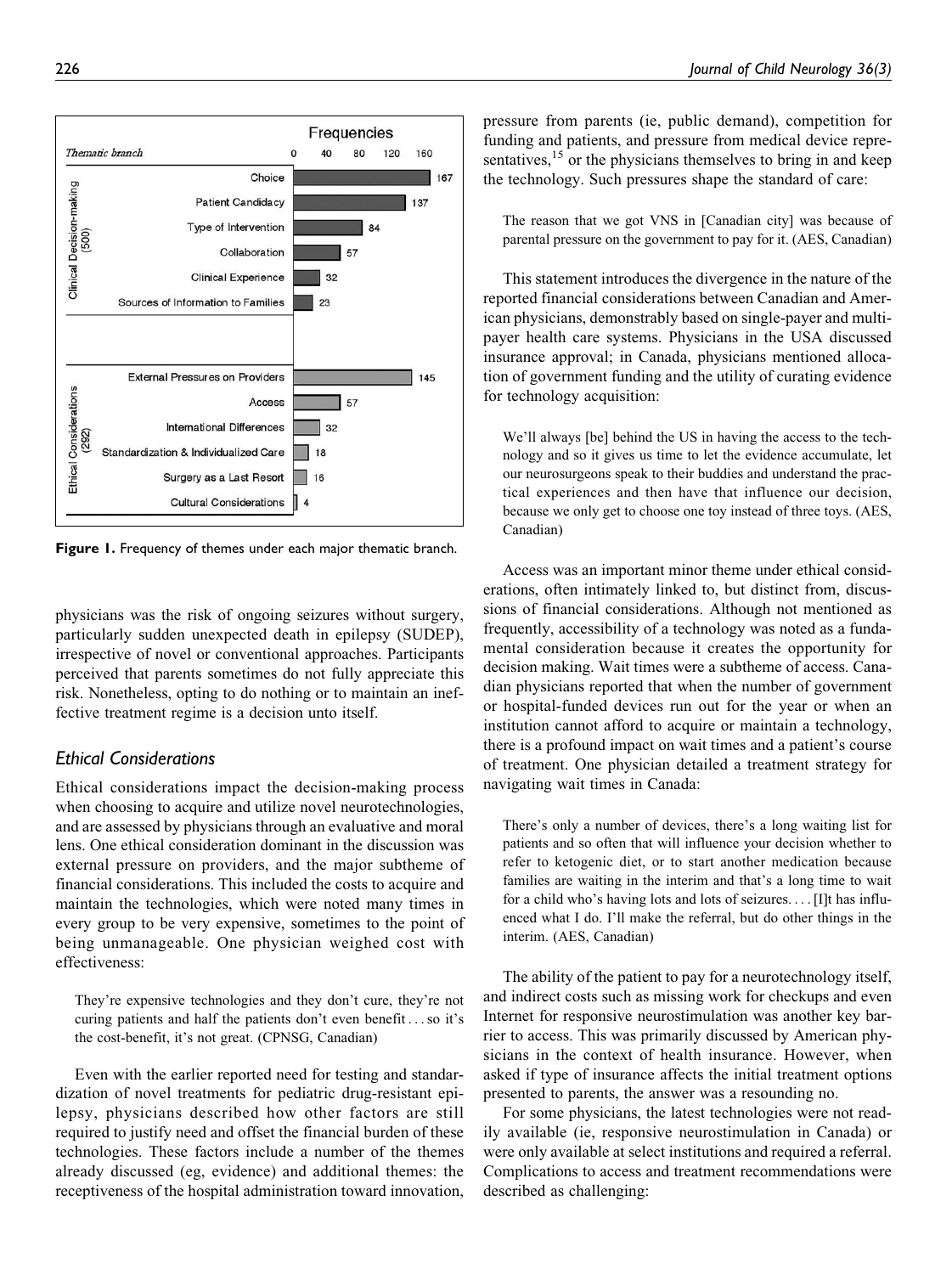

**Figure 2.** Percentage breakdown of major themes into subthemes.

It's difficult as a surgeon in an institution that does not have any of this technology. ... It's very difficult to know how to recommend treatment plans to patients. [Sometimes] the patient comes in and says, "Have you heard about this new technology, this interstitial laser?" And I say, "Well, yes, I've heard about it but I don't have any experience of it." (CPNSG, Canadian)

# **Discussion**

Ethical issues in the adoption of novel neurotechnologies abound.<sup>16</sup> Novel surgical interventions are infrequently held to the same rigor as novel pharmaceuticals before adoption into practice. There is a learning curve for neurosurgeons to use a new device or technique, and safeguards for both initial and ongoing competence are lacking.

Here we explored the values, trade-offs, and concerns of pediatric neurosurgeons and neurologists in decision making for novel neurotechnological treatments for pediatric drugresistant epilepsy. The results indicate that physicians are ready to recommend and are generally optimistic about the future of novel neurotechnology where conventional surgery is not a feasible or first option for parents. However, physicians asserted that more scientific evidence is needed to understand effectiveness and suitability of the diverse and unfolding range of neurotechnology for children. This priority permeated every level of decision making: upstream decision processes in the deliberation and acquisition of technology and downstream decision making for implementation and patient care. To this

we add the importance of understanding the influence of a rapidly evolving relevant literature and pressures by industry.

Matching the right patient with the right treatment was another key decision feature for physicians. The unique developmental needs of children are essential for gauging the safety and tolerability of novel neurotechnologies. Physicians also consider the preferences and capacity and assent of the patient, and the overall family dynamics, especially for high maintenance neurotechnologies. Physicians expressed that parents do not always appreciate the risks associated with drug-resistant epilepsy, and that ongoing seizures are more dangerous than the risks involved with conventional neurosurgery or novel neurointerventions. Concerns around SUDEP, and the impact of seizures on neurodevelopment and psychiatric comorbidity, are embedded in these concerns.

Financial considerations are a major source of external pressure on upstream treatment decision-making processes. The expense of acquiring and maintaining novel neurotechnologies is a barrier to acquisition and availability. To overcome this issue, physicians need to justify the cost-benefit of the technology with evidence for its utility and need in their patient population. If the technology is not readily available, it is difficult for physicians to gain practical familiarity with these options to support referrals.

### *Comparison With Other Studies*

To our knowledge, this is the first qualitative study to analyze physician choice of novel treatments against conventional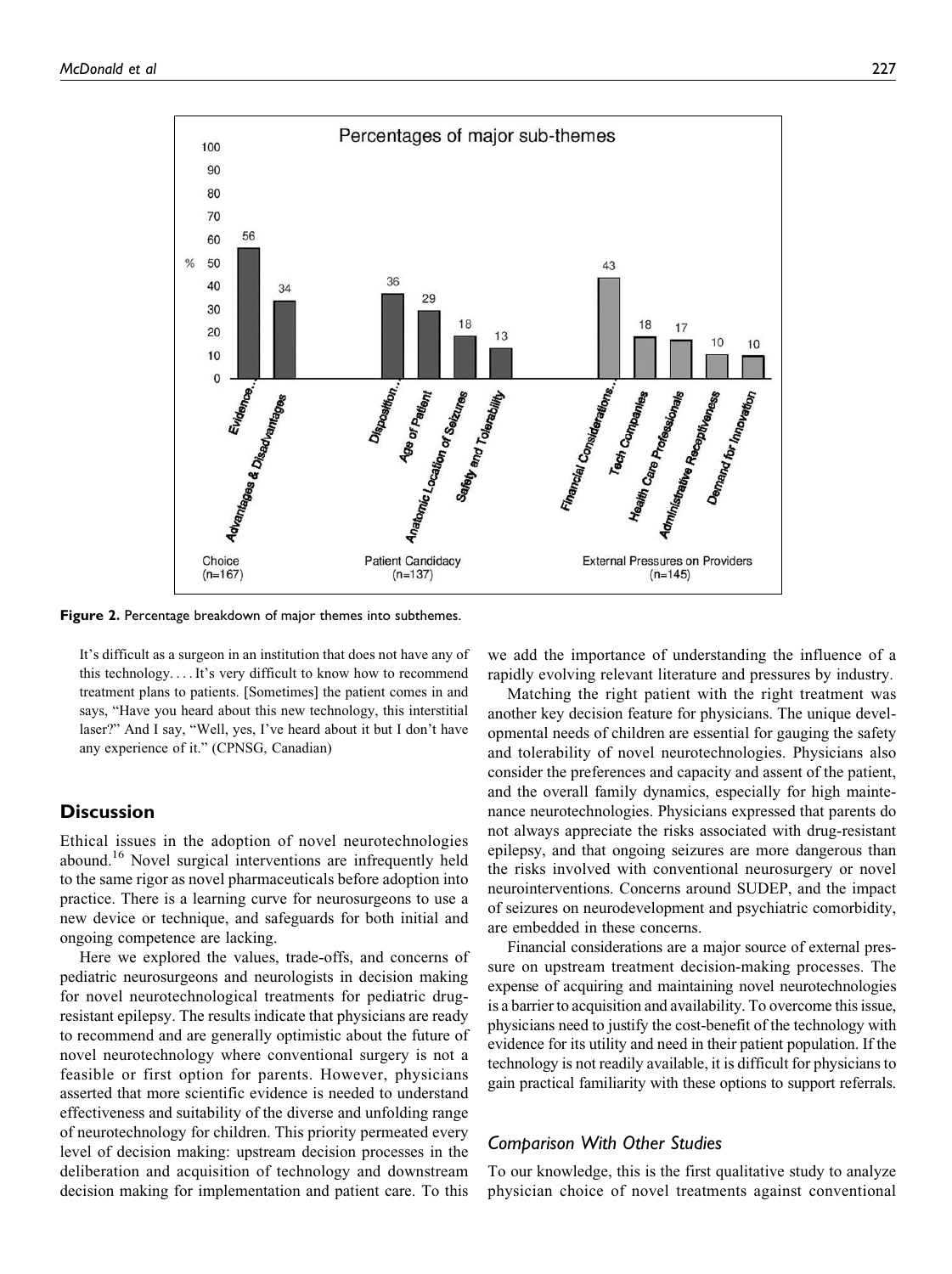surgery for pediatric drug-resistant epilepsy through a neuroethical lens. Physicians expressed concern toward the underselection of conventional surgical candidates. This finding is consistent with the literature on lower-than-expected numbers for epilepsy surgery in children and adults.<sup>17,18</sup> As well, this study incorporated the perspectives of physicians practicing at different sites across North America. Previous decision-making studies were typically held at a single site and did not compare emerging neurotechnologies against established conventional epilepsy surgery (eg, Heath et al,  $2016$ ).<sup>19</sup> Our findings complement other neuroethics studies and results about the importance of ethical guidelines and public engagement around neurotechnologies.<sup>20</sup>

# *Implications of This Study*

First, the need for evidence poses challenges for understanding the effectiveness of these neurotechnologies, but also highlights the need for alignment between physician and parental definitions of success. Physicians identified neuromodulatory technologies to be effective as partial therapies primarily for seizure reduction; they also discussed other potential benefits on cognition and quality of life.<sup>21,22</sup> The focus on the goal of seizure freedom could improve by incorporating the values of parents, who emphasize the importance of quality of life and a holistic risk-benefit trade-off on treatment, as supported in other decision-making and outcome literature.<sup>8,19,23,24</sup> In addition, as parents may have early preferences for the latest neurotechnologies, physicians identified the role of careful communication and guidance toward the most appropriate treatment. Communication style—for example, timing and responsiveness—is important to decision making for resective epilepsy surgery<sup>19</sup> and other pediatric chronic disease<sup>25</sup> and is critical for informed consent. Overcoming scientific gaps will support physicians and facilitate communication channels throughout the decision-making process.

Second, the reported trend across Canadian focus groups was lower familiarity and fewer patients treated with neurotechnology compared with the US groups. This difference may be related to availability, as Canadian physicians push for technology implementation within the resource limitations of a public system. For example, vagus nerve stimulation is readily available and relatively standard, which is reflected in its higher numbers of self-reported familiarity across all focus groups. In the literature, this growth of vagus nerve stimulation as a treatment for pediatric epilepsy is supported by its focus in media articles.<sup>26</sup> For families located far from specialized epilepsy centers, barriers to availability pose a risk for access not only to neurotechnology but all types of health care.

### *Limitations*

We recognize the limitations of a sample of only 33 Englishspeaking health care professionals. The focus groups also did not benefit from the perspectives of allied health professionals such as nurses. Gender and cultural diversity were challenging to

balance given the demographics of pediatric neurosurgeons in North America. The voices of youth have been captured recently<sup>27</sup> and shed light on their priorities for neurotechnology for drug-resistant epilepsy. Future studies that capture the voices of parents and other caregivers will further inform best strategies for shared decision making on this ethically complex landscape.

# **Conclusion**

When assessing novel neurotechnological interventions for pediatric drug-resistant epilepsy, physicians seek to balance clinical and ethical factors to guide decision making and best practice. Ongoing seizures without surgery is a major risk for the safety of children with drug-resistant epilepsy, yet much remains to be learned about emerging neurotechnologies, and the benefits and risks they present for these young patients whose brains and bodies are still developing. Clinical trials with adults provide some, but limited, transferable information. The perspectives of the full range of stakeholders—physicians, parents and caregivers, and the youth themselves—are vital to understanding and translating bench innovation into clinical care.

### **Author Contributions**

PJM and VH are co–first authors. The study was conceptualized by JI and PJM and the methodology designed by FU, VH, and JI. The investigation was performed by JI, PJM, MBC, MJH, GMI, RPN, and WC, and the manuscript was drafted by all authors. The funding was by JI and PJM. And JI was the supervision and guarantor.

### **Declaration of Conflicting Interests**

The authors declared no potential conflicts of interest with respect to the research, authorship, and/or publication of this article.

### **Funding**

The authors disclosed receipt of the following financial support for the research, authorship, and/or publication of this article: This work was supported by the National Institutes of Health (NIH) BRAIN Initiative on Neuroethics [RF1 MH117805 01]. JI is Canada Research Chair in Neuroethics. PJM is UBC Alcan Chair in Neurosciences at UBC.

### **ORCID iD**

Judy Illes, CM, PhD **b** <https://orcid.org/0000-0002-4791-8084>

### **Ethics Approval**

The research was approved by the University of British Columbia Research Ethics Board #H18-02783. Consent was obtained from study participants prior to all focus groups.

### **References**

- 1. Kwan P, Arzimanoglou A, Berg AT, et al. Definition of drug resistant epilepsy: consensus proposal by the ad hoc Task Force of the ILAE Commission on Therapeutic Strategies. Epilepsia. 2010;51(6):1069-1077.
- 2. Morse AM, Kothare SV. Pediatric sudden unexpected death in epilepsy. Pediatr Neurol. 2016;57:7-16.
- 3. Kwan P, Brodie MJ. Early identification of refractory epilepsy. N Engl J Med. 2000;342(5):314-319.